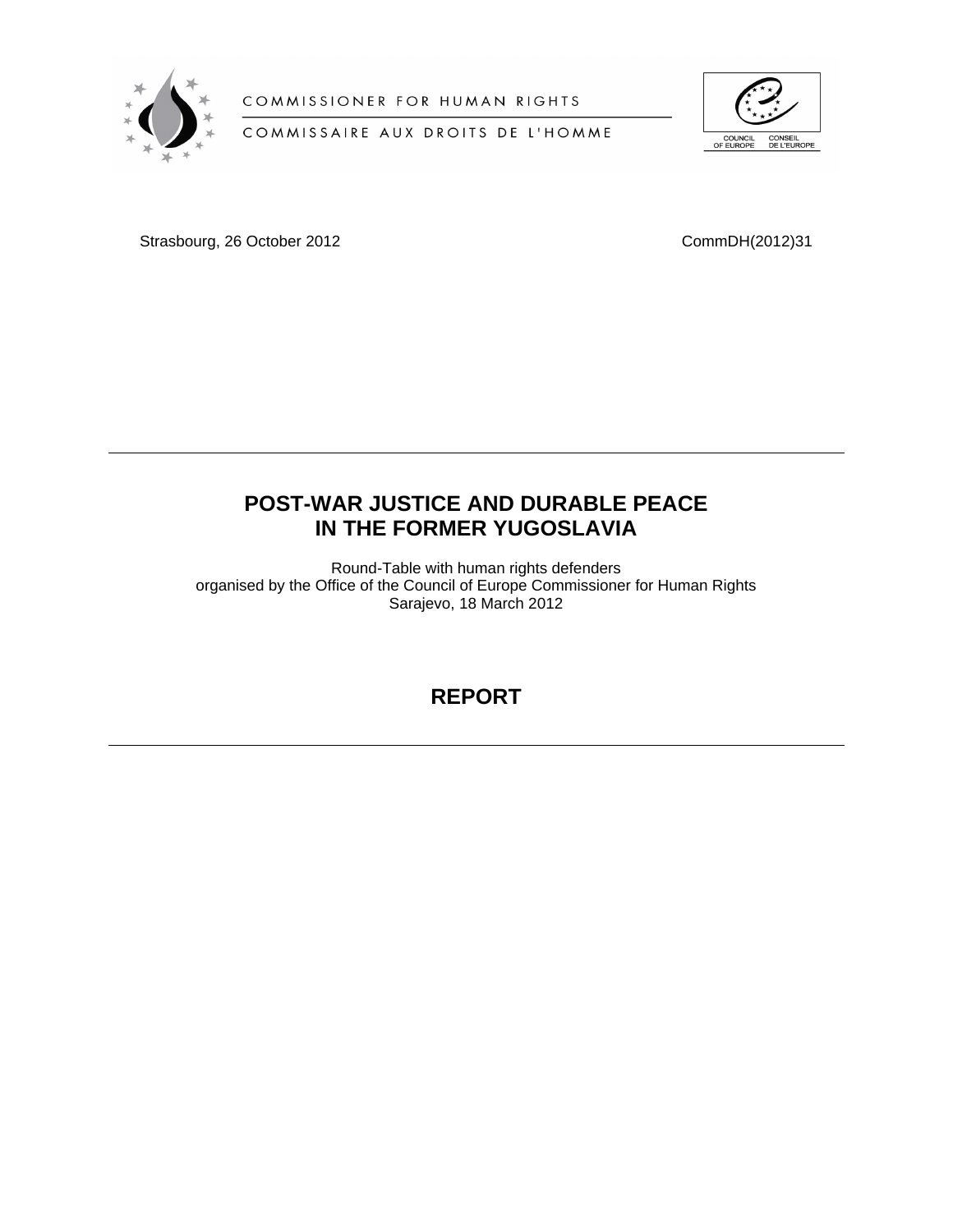## **Introduction**

- 1. The Office of the Council of Europe Commissioner for Human Rights (the Commissioner) organised a Round-Table on Post-war justice and durable peace in the former Yugoslavia on 18 March 2012 in Sarajevo, Bosnia and Herzegovina.
- 2. The Round-Table gathered 14 human rights defenders from countries of the former Yugoslavia who are members of human rights NGOs carrying out important work in the field of transitional justice in the region, as well as representatives of the Office of the Commissioner and of the Office of the Council of Europe in Bosnia and Herzegovina.
- 3. The event provided an opportunity for the participants to comment and exchange views drawing upon the Commissioner's [Issue Paper "Post-war justice and durable peace in the former](http://www.coe.int/t/commissioner/source/prems/Prems14712_GBR_1700_PostwarJustice.pdf)  [Yugoslavia"](http://www.coe.int/t/commissioner/source/prems/Prems14712_GBR_1700_PostwarJustice.pdf) (the Issue Paper), which was launched on 19 March 2012 in Sarajevo. Specific themes discussed included: measures for the elimination of impunity; provision of adequate and effective reparations to all war victims; the need to establish and recognise the truth concerning the gross human rights violations and violations of international humanitarian law that occurred in the region; and the need for institutional reforms in order to guarantee non-repetition.
- 4. The Commissioner would like to express his sincere gratitude to those who participated in the Round-Table in Sarajevo and who made valuable contributions from their professional experience and fields of expertise.

# **Opening remarks**

- 5. The Commissioner welcomed the participants to the Round-Table, the fifth such event that his Office organised with human rights defenders. He indicated that the event would examine the key pending human rights issues in the aftermath of the wars which began in the nineties in the region of the former Yugoslavia. Civil society, and in particular human rights defenders, are instrumental in taking forward transitional justice issues, for example in collecting facts, assisting witnesses and supporting victims, undertaking efforts to establish the truth (e.g. through the RECOM initiative<sup>1</sup>), raising public awareness on post-war justice issues, etc.
- 6. The Commissioner underlined that the discussions aimed at helping his Office in setting its priorities and activities in the field of [post-war justice and reconciliation in the former Yugoslavia](http://www.coe.int/t/commissioner/activities/themes/Post-war/Default_en.asp) and in support of the work of human rights defenders in the Council of Europe area.
- 7. The Office of the Commissioner then provided an overview of the issues tackled by the Issue Paper, with a focus on the international framework and experience in the field of transitional justice. The Issue Paper is the first attempt of the Council of Europe to tackle systematically the remaining human rights challenges that countries of the former Yugoslavia are facing following the wars which began in the nineties. Post-war justice in the former Yugoslavia refers to a particularly difficult context, given the complexities of the conflicts in the nineties – involvement of several states, common history, etc.
- 8. Transitional justice needs systematic work at the national level, time and continuous evaluation. The Issue Paper is recommending the establishment of national human rights action plans which should support transitional justice mechanisms and procedures.
- 9. Following the presentation of the Issue Paper, participants engaged in a discussion on each of its four chapters. Participants pointed out that the Issue Paper was a very useful tool to support work in the field of transitional justice in the former Yugoslavia. They called for more active engagement of international and foreign actors with leadership in the region on issues related to transitional justice.

<sup>1</sup> See below paragraph 39.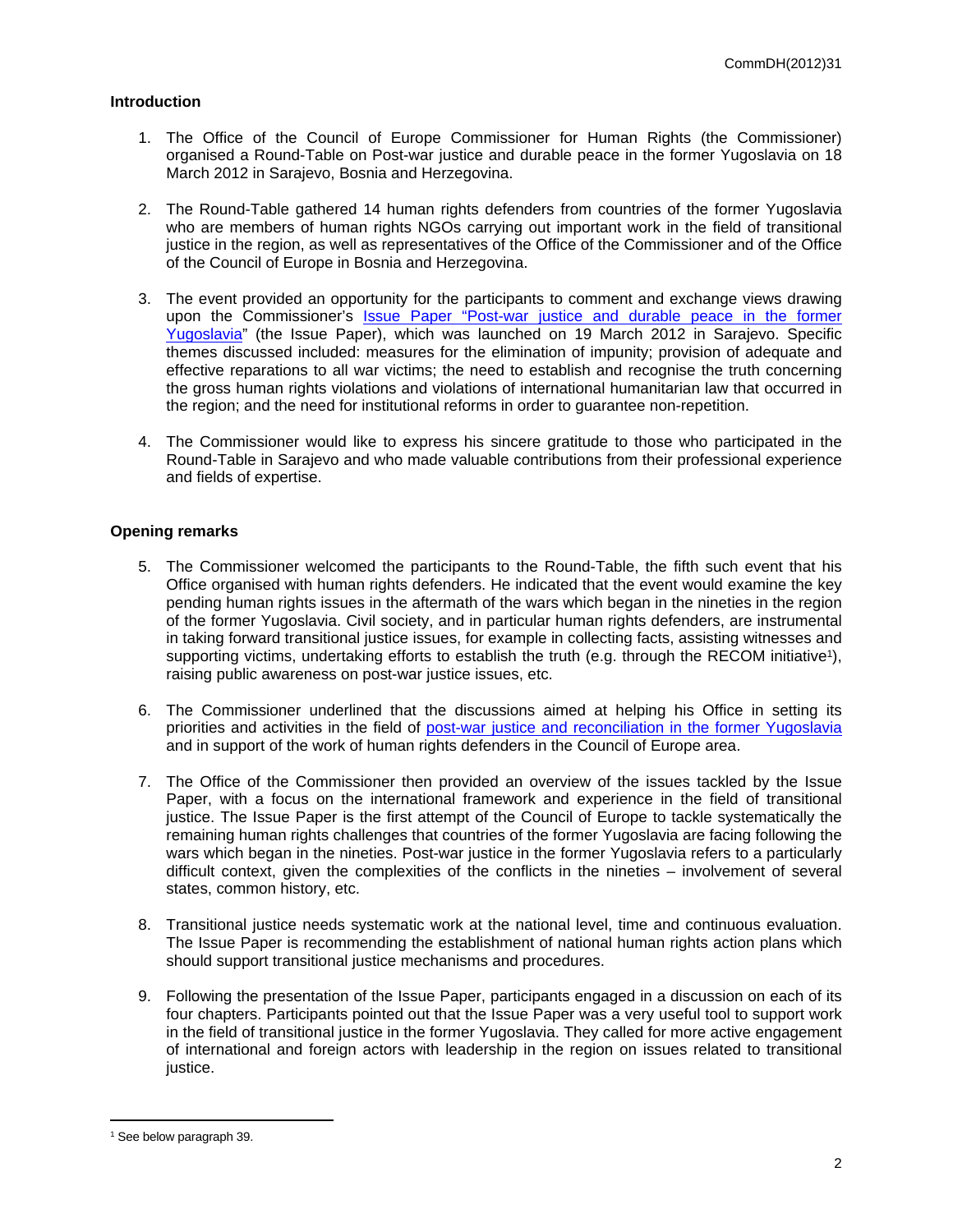# **I. Measures for the elimination of impunity**

#### *Presentation of the Issue Paper*

- 10. This chapter concerns criminal justice efforts at the international, regional and national levels, which aim at ensuring accountability for wartime crimes. The Paper highlights the work of the International Criminal Tribunal for the former Yugoslavia (ICTY) and its contribution to the establishment of facts and truth about wartime events. Currently, the main challenge is for the states of the region to integrate the ICTY *acquis* into their legal and institutional frameworks. Several actors in the region view the work of the ICTY with suspicion and are reluctant to accept the facts that it established. Some states have even supported the defence costs of some of the defendants indicted at the ICTY. It should however be clarified that national or collective responsibility is not acceptable in international criminal law given that the foundation of criminal responsibility is the principle of personal culpability.
- 11. As far as domestic criminal proceedings are concerned, there are four major deficiencies. One relates to shortcomings affecting the national judicial systems (e.g. excessive length of proceedings, non-execution of domestic judgements). The second deficiency refers to the need of reinforcing regional cooperation on criminal matters (e.g. Bosnia and Herzegovina and Serbia bar the extradition of their nationals) and the importance for the states of the region to accede to certain major relevant Council of Europe instruments.<sup>2</sup> A third deficiency stems from the application of amnesties for war crimes (e.g. Croatian Law annulling certain legal acts against Croatian nationals that are suspected, indicted or convicted of war crimes; decision of the Parliament of "the former Yugoslav Republic of Macedonia" to apply the 2002 Amnesty Law to cases returned from the ICTY in 2008). The application of amnesty in the case of war crimes, crimes against humanity or genocide is impermissible according to UN and Council of Europe standards. A fourth deficiency concerns the weakness of witness protection systems, with Kosovo\* being of particular concern.

#### *Discussion*

- 12. Participants agreed that the prosecution of war crime cases remains a slow process afflicted with numerous shortcomings. It appears improbable that all perpetrators of war crimes will be brought to justice. In Croatia for example, there are about 400 war crimes that have not been investigated. Human rights defenders from Bosnia and Herzegovina reported that the main problem lies with the lack of implementation of several national laws and policies which have already been enacted by the country's authorities, including the National War Crimes Processing Strategy adopted in 2008.
- 13. Participants underlined that the non-application at national level of the principle of command responsibility (the responsibility of superiors) remains a key obstacle when combating impunity for war crimes in the region. They recommended that further work be conducted to analyse cases where command responsibility has been at stake and raise the issue more systematically with national authorities. In Croatia, individuals have started to be indicted on the basis of command responsibility.
- 14. Participants were seriously concerned that persons who were in leading positions during the wars in the nineties and who were associated with serious human rights violations still assumed important functions today. Their responsibility has not been considered and there has been no vetting. For example, some of those who were serving in the government at the time of the

<sup>&</sup>lt;sup>2</sup> [1974 European convention on the non-applicability of statutory limitation to crimes against humanity and war crimes](http://conventions.coe.int/Treaty/en/Treaties/Html/082.htm); 2010 third [additional protocol to the European Convention on extradition.](http://conventions.coe.int/Treaty/en/Treaties/Html/209.htm)

<sup>\*</sup> Throughout this text, all reference to Kosovo, whether to the territory, institutions or population, shall be understood in full compliance with United Nations Security Council Resolution 1244 (1999) and without prejudice to the status of Kosovo.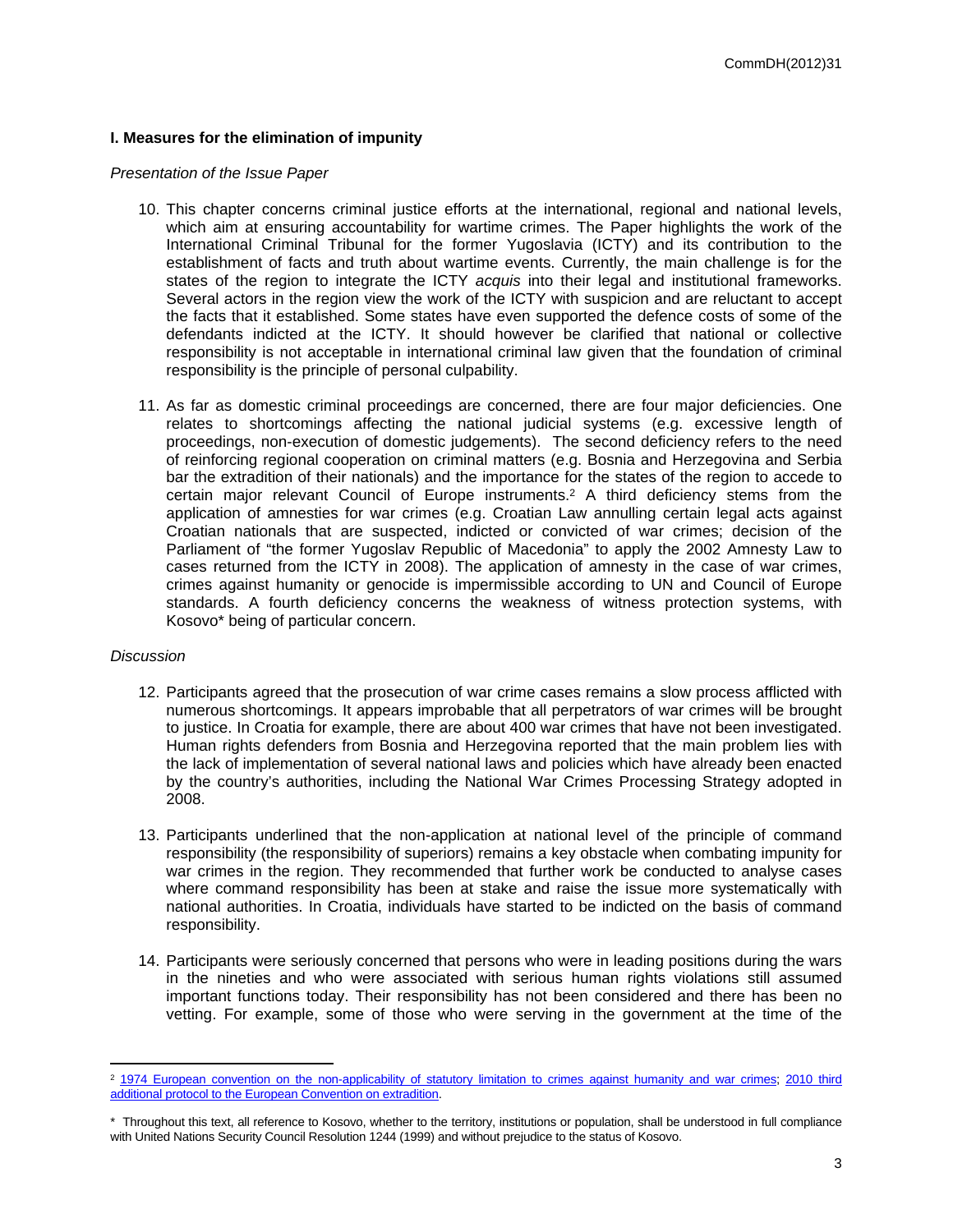"erasure" in Slovenia<sup>3</sup> are still active in the leadership of the country. In Serbia, NGOs have raised the alarm about persons who were allegedly associated with war crimes in Kosovo and hold senior positions in the army, police or institutions in charge of witness protection.

- 15. The level of protection and support to witnesses and victims in war crime cases remains unsatisfactory, resulting in a low willingness of witnesses to testify. In Bosnia and Herzegovina, witnesses come from different parts of the country and are involved at different levels of the process. However, the witness support unit only exists in the state-level court. Participants pointed to a pressing need of establishing such units at the level of local and cantonal courts as well. Another shortcoming is that the witness protection programme in Bosnia and Herzegovina focuses on the trial stage, leaving out pre-trial and post-trial phases.
- 16. Witnesses could also be dissuaded from testifying by the knowledge that the conclusion of pleabargaining agreements result in relatively light sentences for persons who committed serious human rights violations. The reform of the criminal justice system in Bosnia and Herzegovina, and especially the part relating to plea-bargaining agreements, should be carefully explained to witnesses and victims so that they will continue providing testimonies.
- 17. Participants noted that there were persistent obstacles to regional co-operation in the field of war crimes prosecution. Besides the prohibition in domestic legislation of extradition of nationals of Serbia and Bosnia and Herzegovina mentioned in the Issue Paper, participants referred to the fact that Croatia and Montenegro also bar extradition of their own nationals. An agreement between the prosecutors of Croatia, Montenegro and Serbia was concluded in order to cooperate on evidence collected on war crime cases. However, Bosnia and Herzegovina does not participate in this agreement.
- 18. Another major concern voiced by participants relates to the weakness of ICTY's outreach and legacy in the region. There is a well-known lack of public awareness about war crime cases, trials and judgments issued at the ICTY and national levels. The ICTY outreach efforts have not succeeded fully to date. Countries of the region are not always eager to accept and use the judgments and facts established by the ICTY. For example, human rights defenders pointed out that the Croatian government rejected the implementation of proposed ICTY outreach activities,<sup>4</sup> and "the former Yugoslav Republic of Macedonia" did not allow the opening of an office which was supposed to deal with the legacy of the ICTY in the country. Domestic authorities and the judiciary should act upon the verdicts rendered by the ICTY and instruct cases drawing upon the ICTY *acquis*. Facts established by ICTY judgments should be disseminated and presented adequately through proper outreach programmes to build awareness about the recent past.
- 19. Human rights defenders underlined the importance of using in their work the existing international human rights standards and documents concerning the duty of states to investigate and punish perpetrators of human rights violations. For example, human rights defenders in Montenegro used the 2005 UN Basic Principles and Guidelines,<sup>5</sup> in a major litigation case on behalf of victims of wartime crime and deportation. Another useful document, which has been adopted more recently by the Council of Europe Committee of Ministers is the [2011 Guidelines on eradicating impunity](http://www.coe.int/t/dgi/publications/others/h-inf_2011_7en.pdf)  [for serious human rights violations.](http://www.coe.int/t/dgi/publications/others/h-inf_2011_7en.pdf)
- 20. Participants expressed their concern at the fact that some states in the region have supported defence costs of persons indicted in front of the ICTY. This also happens in front of domestic courts as for example in Bosnia and Herzegovina where the Canton of Sarajevo collected funds to support the defence costs of eight persons indicted for war crimes.
- 21. Finally, the application of amnesty laws in the case of war crimes has been raised. The prosecution of some of the crimes related to the 2001 conflict in "the former Yugoslav Republic of

<sup>3</sup> See below paragraph 24.

<sup>4</sup> The Office of the Commissioner has been subsequently informed that the new Croatian government agreed to the implementation of ICTY outreach activities.

<sup>&</sup>lt;sup>5</sup> "Basic Principles and Guidelines on the Right to a Remedy and Reparation for Victims of Gross Violations of International Human [Rights law and Serious Violations of International Humanitarian law", UN GA Res. 60/147, 16 December 2005.](http://www2.ohchr.org/english/law/remedy.htm)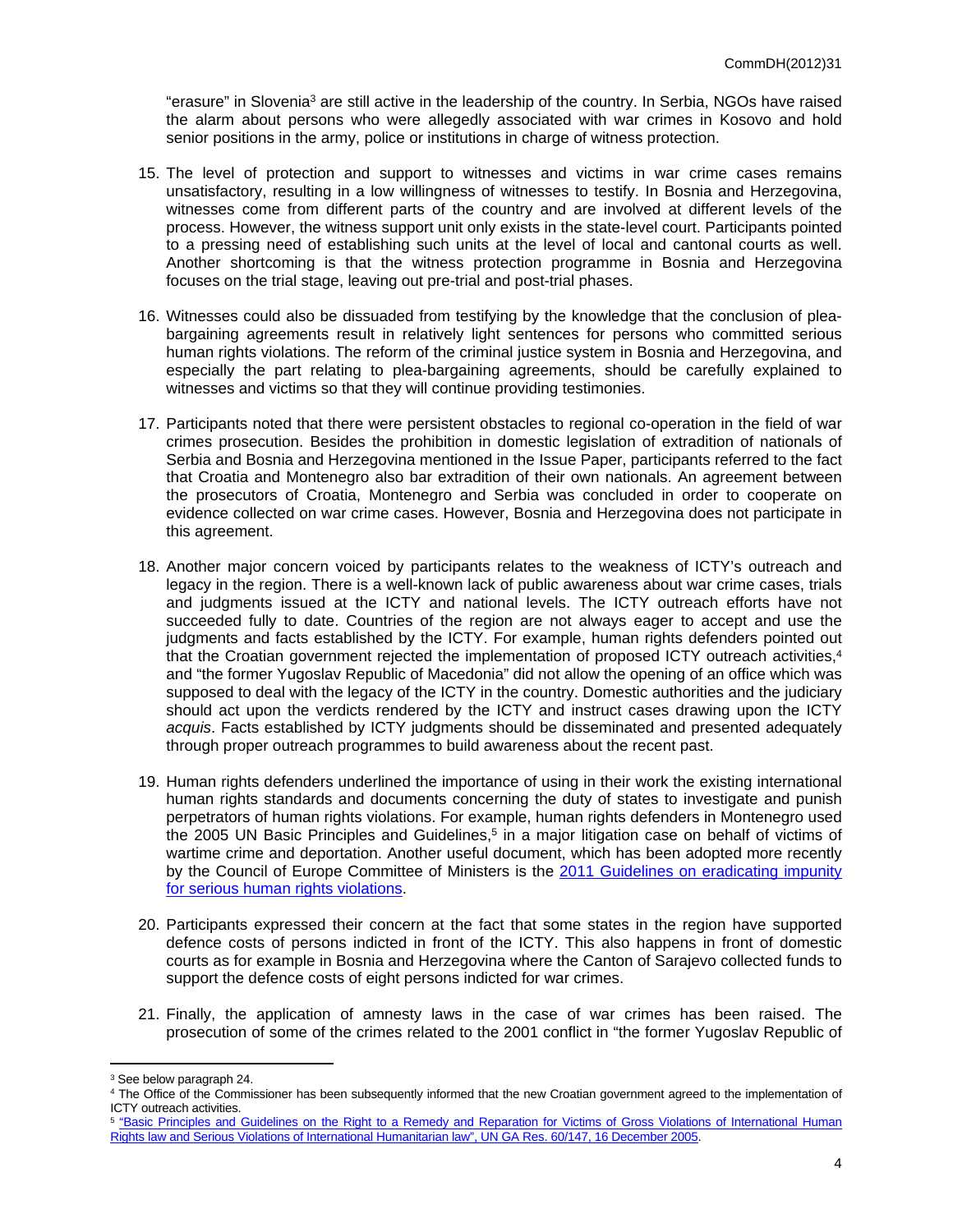Macedonia" has been seriously impeded by the adoption of a decision by the national Parliament rendering these cases out of reach of the domestic judiciary. Indeed, the application of the amnesty decision was extended not only to the four cases returned from the ICTY to "the former Yugoslav Republic of Macedonia" but also to any future cases that may be raised by the victims and their representatives before national jurisdictions against alleged perpetrators of serious human rights violations committed during the 2001 conflict.<sup>6</sup>

#### **II. Provision of adequate and effective reparation to all war victims (reparatory justice)**

#### *Presentation of the Issue Paper*

- 22. The first group of victims that the Issue Paper considers is that of refugees and internally displaced persons (IDPs). 300 000 to 400 000 persons remain without adequate and durable solutions mainly as regards adequate housing. People still live in sub-standard conditions in collective centres and the situation of former tenancy rights holders remains unresolved. If return on a voluntary basis and in a dignified manner is not possible, those who do not want to return should be integrated in the places where they currently live.
- 23. About 18 000 persons are stateless, out of whom many are Roma. State authorities should ratify two important Council of Europe instruments in relation to statelessness<sup>7</sup> which would provide a framework for resolving this issue and ensuring the protection of stateless persons. Although not widely discussed, decontamination of large areas affected by landmines, cluster munitions, explosives and remnants of war is another important condition for returns.
- 24. The second victim group mentioned by the Issue Paper relates to the "erased" in Slovenia. The process of erasure started in 1992 when approximately 25 600 persons were unlawfully deprived of their permanent resident status by being erased from the registries. To this moment, approximately 13 350 erased persons have not yet managed to regulate their legal status in Slovenia, and this includes a significant number of children. There is no record of where these persons are, although it can be assumed that the majority was forced to leave the country, while some still reside in Slovenia without any legal status. This situation impedes access of the erased persons to basic rights (access to education, health services, etc.).
- 25. The third group considered by the Issue Paper refers to women victims of wartime sexual violence. Almost half of those convicted by the ICTY have been found guilty of elements of crime involving sexual violence. A report of the UN Special Representative on sexual violence in conflict has made a link between sexual violence experienced during the war and instances of domestic violence in peacetime. In many instances, men have also been victims of sexual violence.
- 26. There are three main forms of reparation for victims of human rights violations. The first form is restitution (*restitutio in integrum*), which is difficult to achieve in the former Yugoslavia where hardly any victim can be reinstated in the situation s/he was before the war. The second form is compensation, which is the main channel of reparation for victims in the region. However, it has not always been successful. There were instances where domestic courts have rejected claims for compensation for wartime gross violations. In the case of Croatia, claims for compensation have been rejected and victims have been asked to pay for court fees. The third form of reparation is satisfaction (e.g. public apologies, official declarations from official institutions, tributes to victims). This has occurred in the region on some occasions but it has not been followed up by concrete and systematic measures by the states concerned.

<sup>&</sup>lt;sup>6</sup> The ICTY has issued only two indictments in relation to the 2001 conflict in "the former Yugoslav Republic of Macedonia", both relating to a police operation in the village of Ljuboten in August 2001. The indictments were against former police officer Johan Tarčulovski and former Minister of the Interior Ljube Boškovski. After spending three years in detention in the Hague, Mr Boškovski was acquitted of all charges (he has since been convicted domestically for abuse of office and illegal campaign financing and is now serving a seven-year sentence), while Mr Tarčulovski was found guilty of war crimes and sentenced to 12 years' imprisonment. In 2008 the ICTY transferred back to the national jurisdiction four cases implicating the criminal responsibility of National Liberation Army members.

<sup>&</sup>lt;sup>7</sup> [1997 European Convention on nationality;](http://conventions.coe.int/Treaty/en/Treaties/Html/166.htm) 2006 Council of Europe Convention on the avoidance of statelessness in relation to state [succession](http://conventions.coe.int/Treaty/EN/Treaties/Html/200.htm).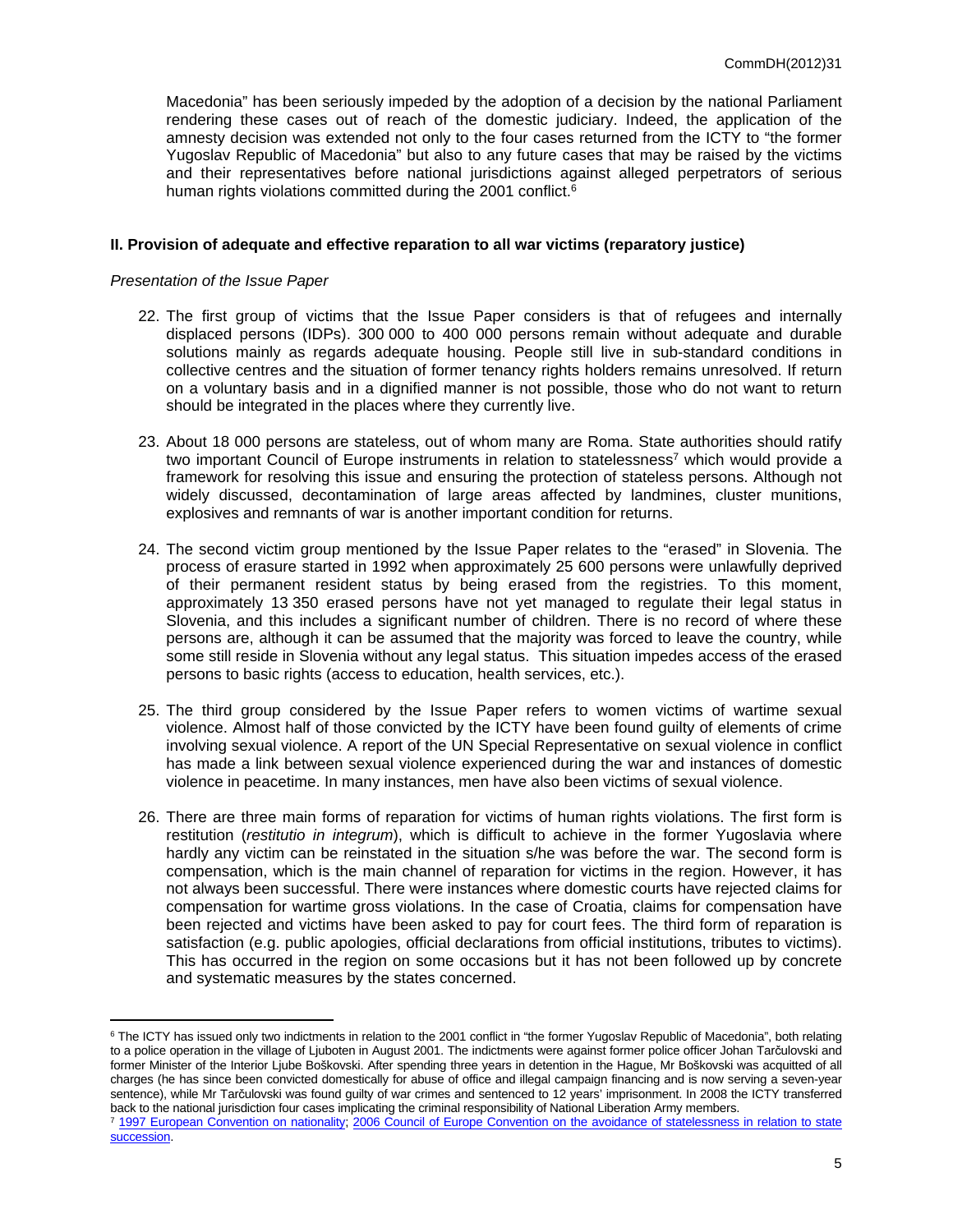## *Discussion*

- 27. The provision of reparation to war victims looks very different from one country to the other, and even within one country. Human rights defenders explained that Serbia lacks a mechanism in place to provide reparation to war victims. There are no financial resources foreseen for this purpose. A significant group of war veterans – including those who were conscripted forcibly - are also left out of the system in Serbia. Croats and Bosniaks detained in camps in Serbia during the war did not get compensation. These cases have been raised by civil society organisations assisting the victims in bringing their cases to court, but the Serbian authorities have denied responsibility for these abuses.
- 28. The situation in Slovenia does not give rise for hope regarding those who were "erased" in 1992 by the authorities of that time. Few of the persons who were "erased" have applied to get legal status under the legislation amended in 2010, as conditions are too difficult to meet. None of them has been able to obtain compensation from the state; senior judicial instances rejected claims for compensation. The authorities have not assumed any responsibility for the effects of the "erasure" and allege that the payment of compensation for this category would lead the country to bankruptcy. <sup>8</sup>
- 29. Human rights defenders from Croatia mentioned that the existing laws in Croatia did not allow victims and their families to get adequate reparation. Civilian victims of war and their representatives lost their cases before courts when claiming compensation under the two applicable Croatian laws (one concerns war damages caused by Croatian forces and the other relates to damages as a consequence of terrorist acts). Apart from being denied compensation, the victims had to pay high court fees. Victims and their families could not receive access to reparation through civil lawsuits either, as courts applied the statute of limitation. Human rights defenders questioned the application of the statute of limitation in civil cases related to reparation for wartime crimes.
- 30. In Montenegro, human rights defenders reported some progress, as compensation has been awarded to over 200 persons who were victims or relatives of victims of wartime crimes and deportation in 1992.<sup>9</sup> However, there remain inadequacies in terms of the qualification of the crime and lack of punishment for perpetrators, including those who bear command responsibility.
- 31. Human rights defenders from Bosnia and Herzegovina explained that mechanisms for receiving compensation and amounts awarded varied significantly, depending on the municipality, canton and entity. Furthermore, military victims of war tend to obtain easier access to and higher amounts of compensation than civilian victims of war. Some people are reluctant to return to their pre-war home for fear of losing their entitlement to compensation. There is a need for adopting a systematic and non-discriminatory approach to the issue of reparation at the State level in Bosnia and Herzegovina.
- 32. Participants mentioned that in Bosnia and Herzegovina a law at the national level on torture victims is being prepared under the auspices of the State Ministry for Human Rights and Refugees. This may help to address the situation of detention camp survivors who have not been accorded a clear status and as a result have not received adequate compensation. Defenders

<sup>8</sup> On 26 June 2012 the Grand Chamber of the European Court of Human Rights delivered a judgment in the case of *Kurić and others v. Slovenia*. In its judgment, the Court found, *inter alia,* a violation of Article 8 of the Convention noting that in spite of several legislative and administrative endeavours, including the adoption of the amended 2010 Legal Status Act, the Slovenian authorities have failed to "remedy comprehensively and with the requisite promptness the blanket nature of the "erasure" and its grave consequences for the applicants". The Court indicated to the Government of Slovenia that it should, within one year, set up an ad hoc domestic compensation scheme to redress the applicants and those who are in the same situation. This judgement is currently pending execution before the Council of Europe Committee of Ministers.

<sup>&</sup>lt;sup>9</sup> This case concerns Bosnian Muslim refugees, who were arrested in 1992 by the police in Montenegro and handed over to Bosnian Serb forces in Bosnia and Herzegovina, where most of them were killed. A number of survivors and relatives of victims initiated proceedings and in 2008 received compensation from the Montenegrin authorities. Criminal investigations and proceedings, initiated by the State Prosecution Office in 2005 finally targeted only five low-level security force officers. The verdict rendered in March 2011by the Podgorica Superior Court acquitted the defendants and was subsequently appealed by the State Prosecutor and two mothers who had lost their sons. See Issue Paper, pages 17 and 18.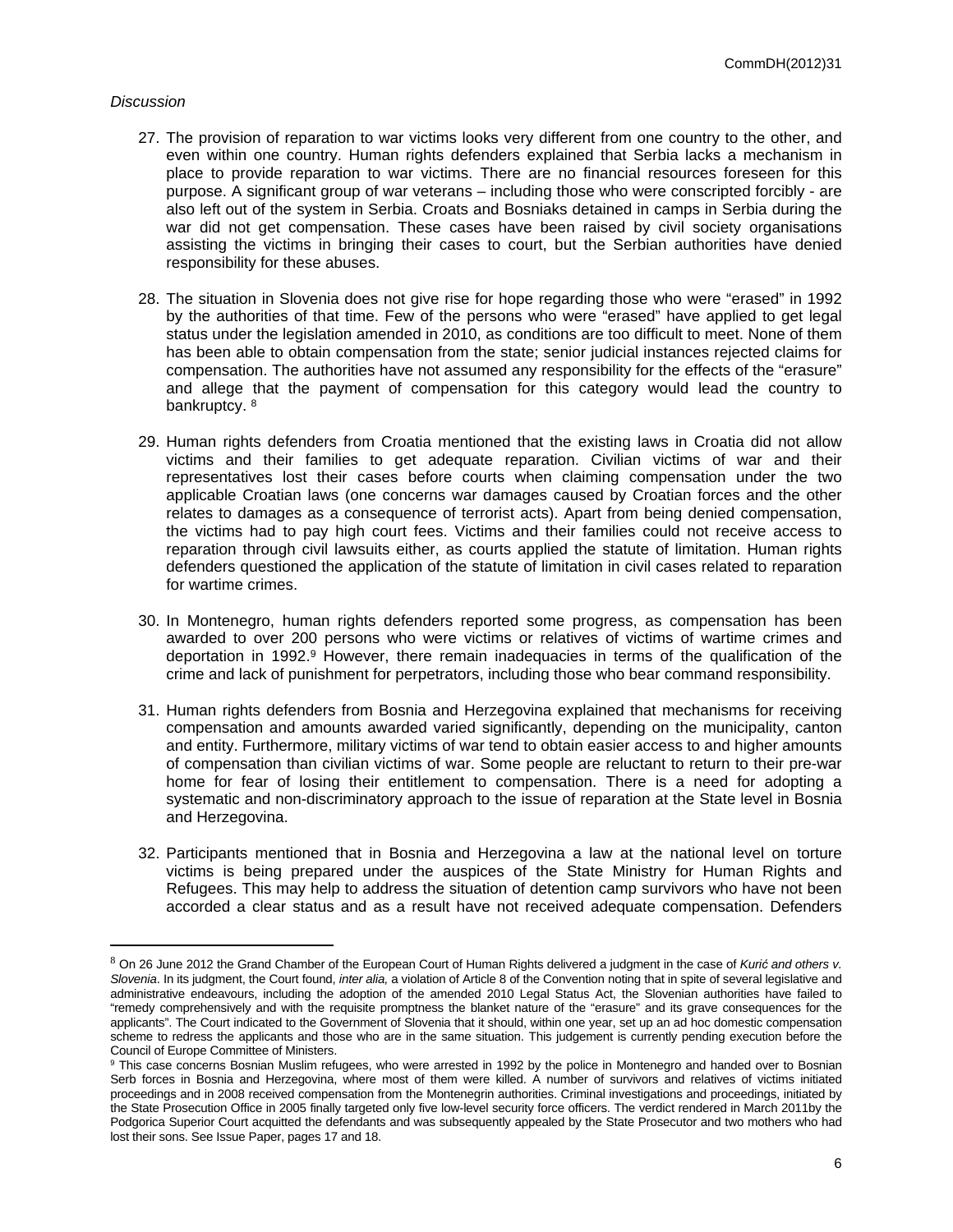from Bosnia and Herzegovina also raised the issue of lack of recognition and reparation for male victims of sexual violence during the war, which occurred mostly in detention camps. Such instances were clearly and factually established by the ICTY but this category of victims remains neglected by national and international actors.

- 33. A human rights defender from Croatia raised the issue of the threshold of evidence requested to prove wartime rape. The ICTY considers that women victims of wartime rape do not have to submit documentary evidence to prove that they have been raped, especially if they were detained. In Croatia, documentary evidence is requested for this type of crime.
- 34. Participants expressed the concern that, on the whole, memorials in countries of the region cannot be viewed as adequate reparation. Many memorials do not commemorate the victims and their suffering, and they do not warn against repetition. Some memorials are too general, dedicated to all victims of wars including those who were involved in the military effort. Human rights defenders even mentioned instances of memorials dedicated to perpetrators of wartime crimes.
- 35. Participants positively assessed public apologies made by senior leaders in relation to the past war-related crimes. There is, however, a need to go beyond these declarations and translate them into concrete strategies and actions to reach out to the victims and improve their conditions of living. All participants underlined the lack of recognition of the suffering of victims belonging to other groups and/or the opposite sides during the war. These ethno-centred views can lead to future polarisation and abuses.

## **III. The need to establish and recognise the truth (historical justice)**

#### *Presentation of the Issue Paper*

- 36. Civil society actors and human rights defenders in the region have significantly contributed to the process of achieving historical justice. There is a particular need to establish and recognise the truth regarding the remaining 13 000 missing persons. The right of victims of gross human rights violations to the truth has been widely and firmly established in international (e.g. UN Human [Rights Committee](http://www.bayefsky.com/pdf/133_uruguay107vws.pdf), [UNHCHR\)](http://www2.ohchr.org/english/issues/rule_of_law/right_truth.htm) and some regional (e.g. [Inter-American Court of Human Rights\)](http://www.corteidh.or.cr/docs/casos/articulos/seriec_04_ing.pdf) human rights law and practice . The ECtHR's case-law concerning a state's obligation to conduct effective investigations in cases of missing persons has been significant in this context.
- 37. Other regions of the world, such as Latin America, have a more extensive experience and are much more advanced than Europe in the field of transitional justice. For example, Brazil recently established a truth and reconciliation commission within the framework of a national human rights action plan. This has been accompanied by the adoption of a law on public access to information in order to make the facts established available to the public.
- 38. International experience has shown that there are certain minimum conditions which are necessary for effective of truth (and reconciliation) commissions. A truth commission should be established by law. They should have "teeth", for example the possibility to submit subpoenas in order to have witnesses to come and testify (even if these commissions are non-judicial bodies). Truth commissions should be headed by eminent and widely respected personalities. In addition, it is of utmost importance for truth commissions to have a balanced membership in terms of the political and social, profile of their members: a plurality of voices should be reflected in the composition of these bodies.

#### *Discussion*

39. Civil society actors in the region of the former Yugoslavia have been active in establishing the facts and the truth about what happened during the wars in the nineties and in launching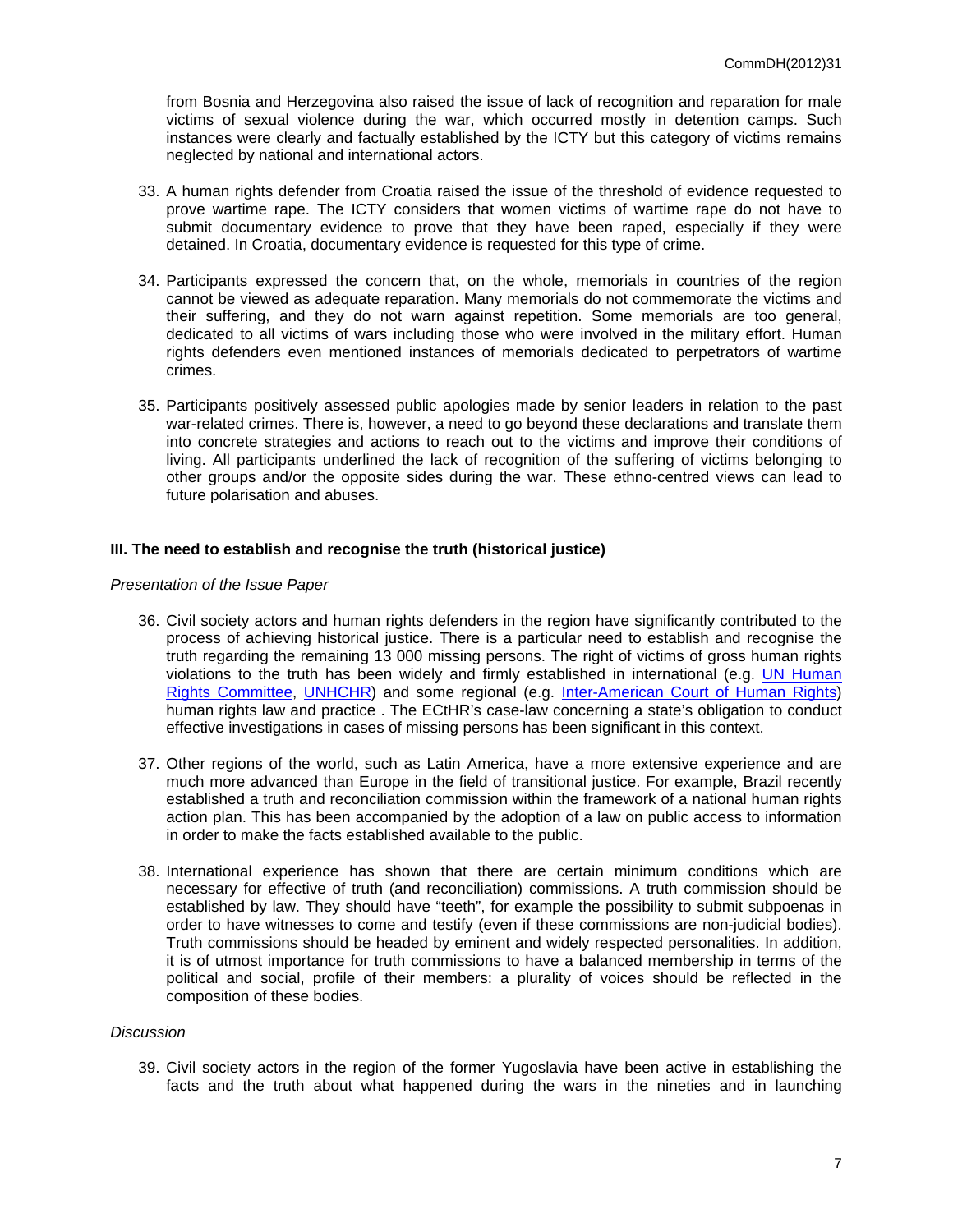reconciliation activities. The RECOM initiative<sup>10</sup> has been a significant endeavour at regional level, focusing on establishing facts and the truth. At this stage, numerous groups and individuals are part of the initiative. Now the goal is to have political leaders of the countries of the former Yugoslavia endorse the RECOM initiative. A group of RECOM public advocates will present the statutes of the initiative to political leaders. Participants suggested that the Council of Europe become better acquainted with the RECOM initiative.

- 40. The situation varies from one country to the other concerning this regional undertaking, as reported by human rights defenders. The former Croatian government has been less favourable to a regional initiative, maintaining that facts and truth should be established nationally. Some participants argued that the establishment of facts at the national level could result in further polarisation between countries of the region and that a regional undertaking would provide a more favourable basis for reconciliation. Some participants mentioned the difficulties in building a political consensus in Serbia around the support to RECOM. In contrast, the regional approach has been useful in "the former Yugoslav Republic of Macedonia", where it has been difficult to address these issues on the national level; here, the initiative contributed to the start of a dialogue between different sections of the society on war crimes, including war veterans. The leadership in Montenegro also appears to be supportive of the RECOM initiative.
- 41. Several participants mentioned that the RECOM initiative was not adapted to the political reality of Bosnia and Herzegovina. Doubts were expressed on a possible consensus between the different political elites in the country on the RECOM initiative; it could even widen the gap between the country's entities.
- 42. Past attempts of establishing truth and reconciliation commissions in Bosnia and Herzegovina, which were mostly pushed by outside actors, have failed. It appears that victims' associations, while not favourable to national or regional truth and reconciliation efforts, are supportive of local initiatives which have a more practical and immediate impact. Indeed, healing appears to be more effective through public hearings at the local and community level. There should be a sense of ownership of these processes in Bosnia and Herzegovina.
- 43. Some participants mentioned that the RECOM initiative, as a regional truth and reconciliation process, was conceived too ambitiously, given the complexities of the situation – several countries are involved which have been affected very differently by the wars which began in the nineties. Reserves were expressed regarding the sincere commitment - or even the readiness to commit – on the part of authorities in the region to the initiative. It seemed unrealistic to some participants for the RECOM to combine: establishment of facts and truth; reconciliation; a regional approach; and getting leaders of the region on board.
- 44. Participants assessed that RECOM has already achieved some results in bringing people together, sharing information on war-related issues and raising transitional justice at the level of a regional debate. Some participants were of the opinion that the RECOM initiative should continue on its regional track: it could proceed in countries where it has favourable prospects, but it is too early to push it further in Bosnia and Herzegovina.
- 45. Other initiatives aiming at establishing facts and telling the truth should be pursued and developed, for example enhanced use of the ICTY legacy at the national level and local initiatives. Some participants were of the opinion that even if facts are established, there will not be only one truth because there may be different interpretations of the facts.
- 46. Truth and reconciliation through cultural events (e.g. "days of Sarajevo" in Belgrade) and youth exchange programmes also have a recognised effectiveness to understand each other better and decrease prejudice. Some participants assessed that much more could be done through culture for truth and reconciliation.

<sup>&</sup>lt;sup>10</sup> In 2008 a regional coalition of non-governmental organisations launched an inititave aimed at establishing a regional truth commission (RECOM).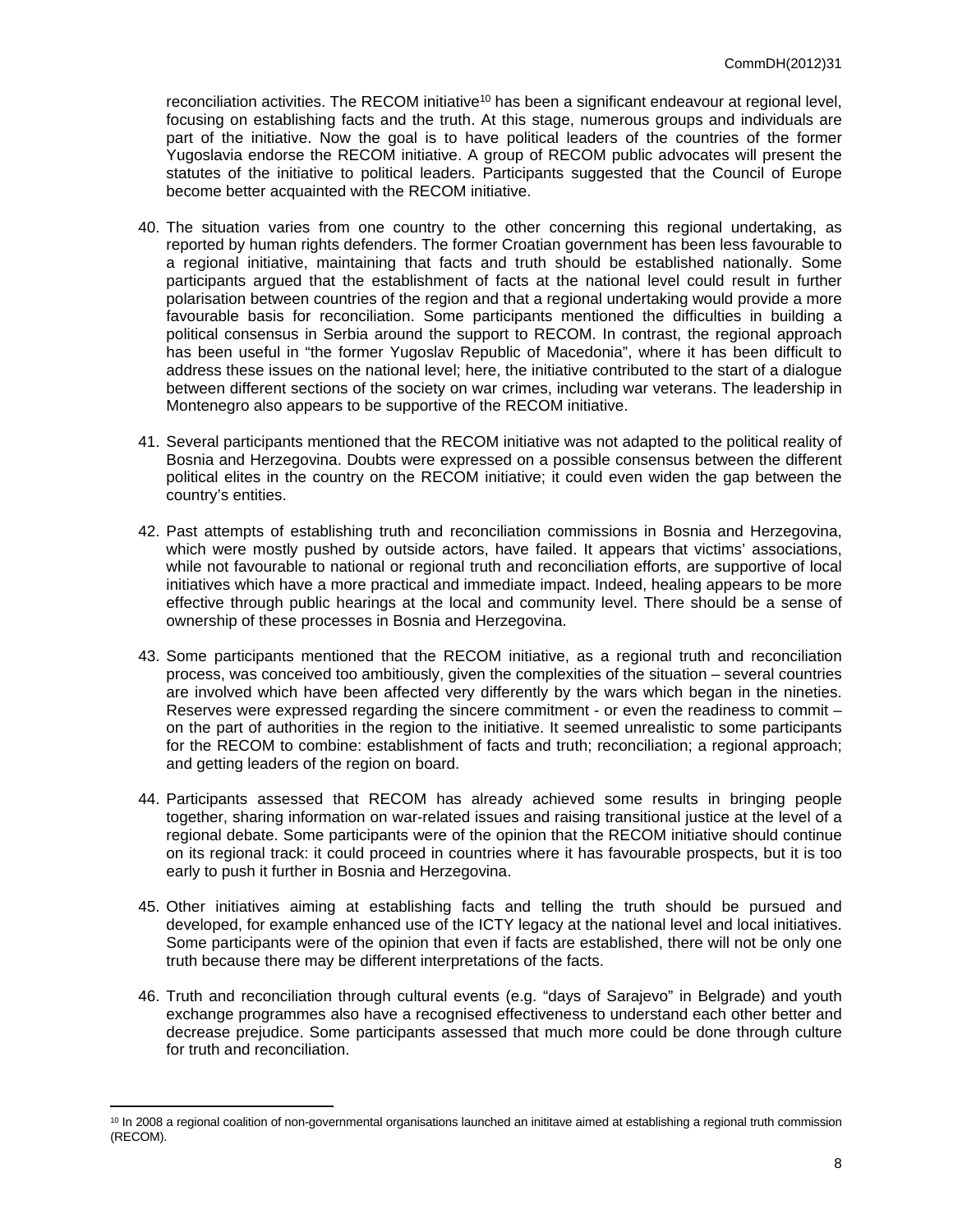- 47. It is essential that NGOs and other relevant actors continue to collect facts and elaborate a good archive of all that was collected so far. Defenders from Serbia also highlighted the importance of opening the files and archives belonging to the police and the military. Efforts engaged in this direction have been unsuccessful so far.
- 48. Some participants saw in the RECOM initiative an important chance, if not the last one, to establish truth about wars in the nineties, and therefore proposed that a stronger consensus be built with victims' associations.
- 49. Participants raised the issue of remaining missing persons from the wars in the former Yugoslavia. The process of clarifying the fate of these persons continues. It is therefore important to support institutions working in this direction. Participants pointed to the concrete and pressing need to support the Missing Persons Institute of Bosnia and Herzegovina (IMPBH) which is achieving crucial work in the field but is facing obstacles to its work. A participant from "the former Yugoslav Republic of Macedonia" referred to the 18 persons still missing as a result of the 2001 conflict.
- 50. Participants highlighted the role of the media in raising awareness of the public on facts established and in truth-telling efforts. However, it was assessed that the media does not fulfil this function adequately and that many shortcomings still exist. Media do not offer significant coverage of human rights, transitional justice and war crime-related issues.
- 51. Media and journalists often lack expertise, qualification and long-term engagement to cover issues related to wartime abuses and serious violations of human rights. Regarding war crimes cases and ICTY judgements, the media tends to focus on the persons tried rather than on the facts.
- 52. As noted before in relation to the political leadership, some persons that were conveying war propaganda through the media during the nineties are still active. Participants mentioned that journalists from the region who were engaged in researching and writing about human rights, wartime abuses and anti-corruption have been the target of serious threats and attacks against their life.

# **IV. The need for institutional reforms in order to guarantee non-repetition (administrative justice)**

## *Presentation of the Issue Paper*

- 53. Following the wartime period, State administrations should be reformed in order to safeguard human rights and the rule of law. The 2009 ECtHR judgment in the case of *Sejdić [and Finci v.](http://cmiskp.echr.coe.int/tkp197/view.asp?action=html&documentId=860268&portal=hbkm&source=externalbydocnumber&table=F69A27FD8FB86142BF01C1166DEA398649)  [Bosnia and Herzegovina](http://cmiskp.echr.coe.int/tkp197/view.asp?action=html&documentId=860268&portal=hbkm&source=externalbydocnumber&table=F69A27FD8FB86142BF01C1166DEA398649)* shows the need for reform in years of post-conflict stabilisation, as well as for the elimination of discriminatory laws and practices that result in the exclusion of vulnerable social groups. It also underlines the importance of having national minorities represented in institutions and fully able to participate in political life.
- 54. The Issue Paper pays attention to three particular aspects of institutional reforms: judicial systems, national human rights structures (NHRSs), and the need to reform education systems. It is essential to develop independent and efficient judicial systems that are able to guarantee the rule of law. It is important to have the public's trust and confidence in the justice system, without which democracy and the rule of law cannot function. Systemic dysfunctions of the judicial systems of the countries in the region (e.g. excessively lengthy proceedings and non-enforcement of judgments) need to be addressed by the states concerned.
- 55. Another important aspect is the need to enhance the efficiency and effectiveness of NHRSs given their important role and their influence on human rights, legal and political agendas. It seems that in a number of countries in the region there is a lack of political support, and human and financial resources for NHRSs.